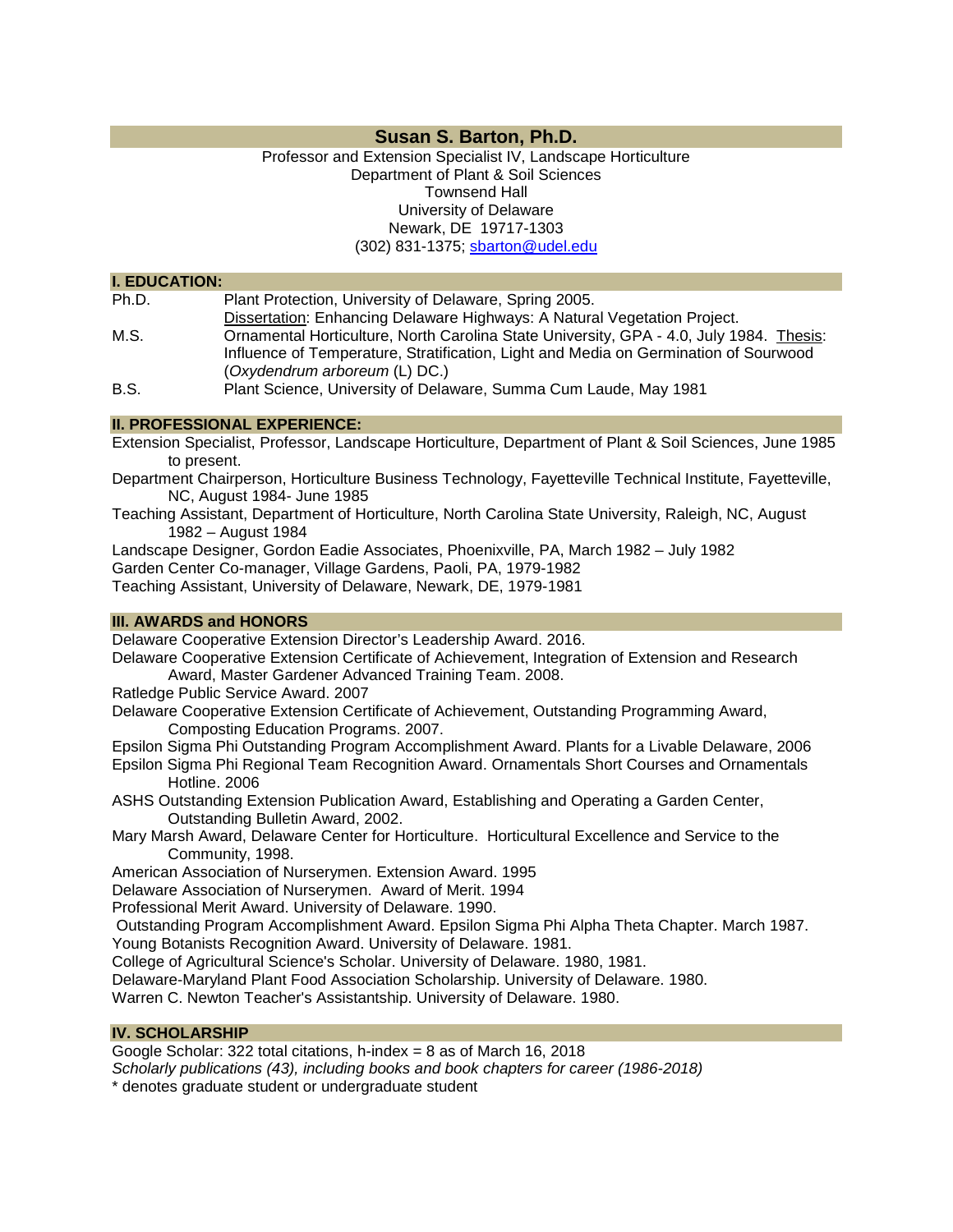- 1. Townsend, J.B\*. and S. Barton. 2018. The impact of ancient tree form on modern landscape practices. Urban Forestry and Urban Greening. Submitted.
- 2. Torres, A., S.S. Barton and B.K. Behe. 2017. Business and marketing practices of U.S. landscape firms. HortTechnology, 27 (6):884-892.
- 3. Arnold, M.A. and M.H. Meyer, W.T. Rhodus and S.S. Barton. 2017. HortIM™. An online peer review system for horticultural teaching and extension instructional materials. HortTechnology, 27(2):138-143.
- 4. Barton, E\*, E. Barton\*, S. Barton, C. Boyer, J. Brosnan, P. Hill, J. Hoyle. J. Reid, and J. Seger. 2017. Using technology to enhance extension education and outreach. HortTechnology, 27(2):177-186.
- 5. Barton, S. and B. Behe. 2017. Retail promotion and advertising in the green industry: An overview and exploration of the use of digital advertising. HortTechnology 27(1):99-107.
- 6. Barton, E\*., S. Barton and T. Ilvento. 2016. Evaluating the implementation of video web conferencing in Delaware Master Gardener training. HortTechnology 26 (5): 669-676.
- 7. Duke J., S. Barton, J. Bruck, D. Tallamy, S. Inamdar, and M. Murray\*. 2016. Public Preferences for Ecosystem Services on Exurban Landscapes: A Case Study from the Mid-Atlantic, USA, Heliyon <http://authors.elsevier.com/sd/article/S240584401630322X>
- 8. Bachman, M\*., S. Inamdar, S. Barton, J. Duke, D. Tallamy, and J. Bruck. 2016. A comparative assessment of runoff nitrogen from turf, forest, meadow, and mixed land use watersheds. Journal of American Water Resources Association 52(2):397-408.
- 9. Townsend, J. B. T.W. Ilvento and S.S. Barton. 2016. Exploring the Relationship Between Trees and Human Stress in the Urban Environment. Arboriculture and Urban Forestry, Vol. 42, Issue 3, pp. 146- 159. May 2016
- 10. Barton, S.S. and C.S. Contijo Garcia\*. 2015. Roadside Landscapes a potential environmental resource. Ornamental Horticulture, Sociedade Brasileira de Floricutlura e Plantas Ornamentais. V21, No. 3 November, 2015 p. 272-290.<http://dx.doi.org/10.14295/oh.v21i3.844>
- 11. Palma, M.A., C.R. Hall, B. Campbell, H. Khachatryan, B. Behe and S. Barton. 2012. Measuring the Effects of Firm Promotion Expenditures on Green Industry Sales. J. Environ. Hort. 30(2):83-88. June 2012.
- 12. Saksa K\*, T. Ilvento and S. Barton. 2012. Interpretation of Sustainable Landscapes Affects Student Perception of Sustainable Landscape Features. HortTechnology 22(3):402-409. June 2012.
- 13. Lucey, A.K\* and S.S. Barton. 2011. Influencing Public Perception of Sustainable Roadside Vegetation Management Strategies. Journal of Environmental Horticulture 29(3):119-124.
- 14. Lucey, A.K\*. and S.S. Barton. Public Perception and Sustainable Roadside Vegetation Management Strategies, Transportation Research Board, 90<sup>th</sup> Annual Meeting, January 23-27, 2011.
- 15. Saksa K\*. and S. Barton. 2011. Student Perception of Campus Sustainable Landscapes: University of Delaware Laird Campus Case Study. Abstracts of presentations from annual conference of the ASHS, September 25-28, 2011. HortScience 46(9), September 2011
- 16. Barton, S.S., R.S. Pineo\* and L.J. Carter\*. 2010. Implementing Sustainable Practices on Campus through Student Independent Study. HortTechnology, June 2010 20(3):495-498.
- **17.** H. M. Mathers, A. Acuna, D. Long, B. K. Behe, A. W. Hodges, J. J. Haydu, U. K. Schuch, S. S.Barton, J. H. Dennis, B. K. Maynard, C. R. Hall, , R. McNeil, T. Archer. 2010. Nursery Worker Turnover and Language Proficiency. HortScience 45 (1):71-77.

## **V. GRANTS**

## Grants (1986-2017)

|                        | Internal UD | External    |
|------------------------|-------------|-------------|
| Principal Investigator | \$21,320    | \$789,934   |
| Co-PI                  | \$5,198     | \$1,465,869 |
| Totals                 | \$26,518    | \$2,255,803 |
| Career Total           | \$2,282,321 |             |

Recent examples

UD Faculty Career Services Award. Landscape Architecture Symposium. (\$1500), 2017.